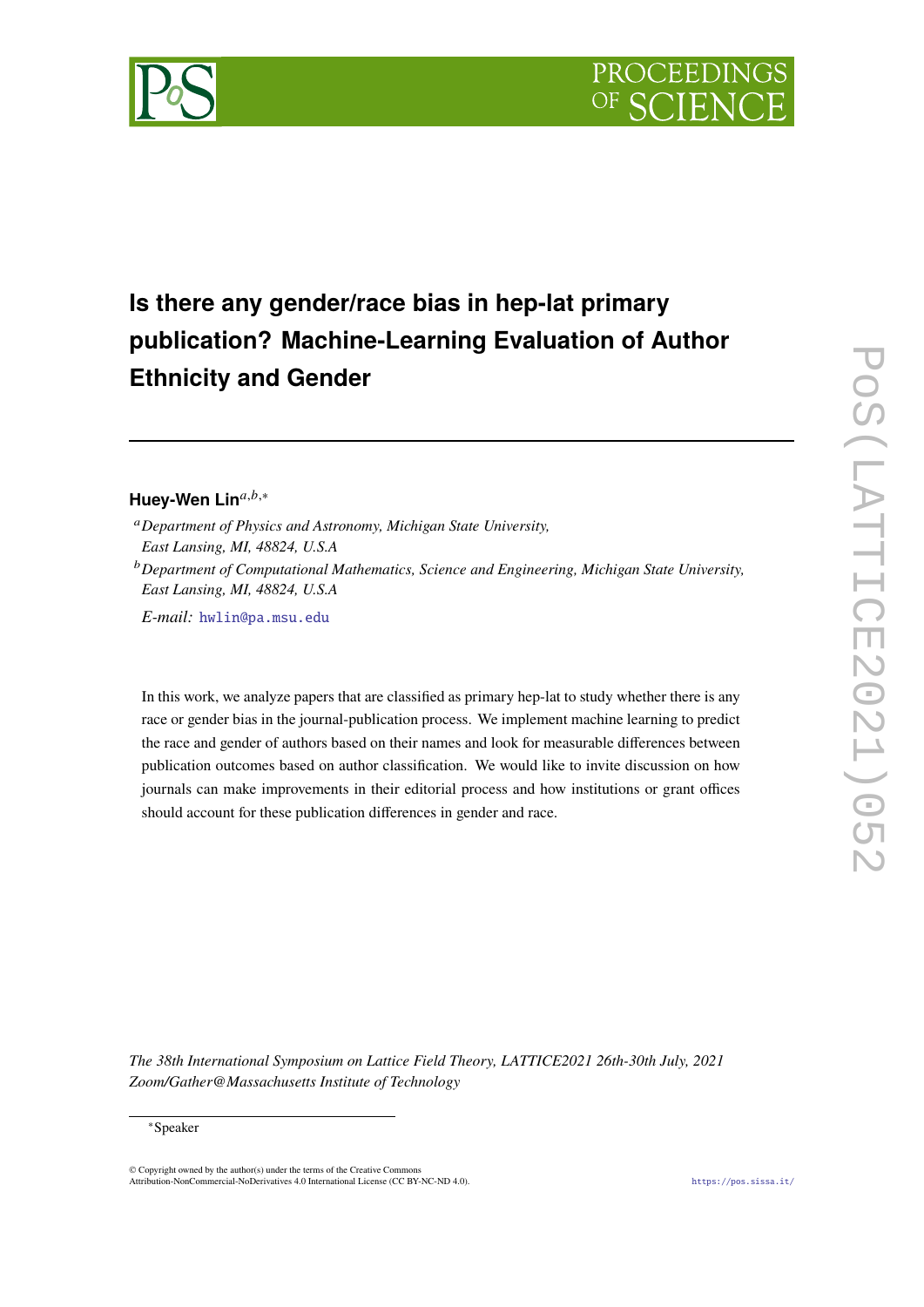**1. Introduction:** There is a slow but growing effort to improve the diversity of STEM fields. In May 2020, the National Science Foundation (NSF) Directorate for Mathematical and Physical Sciences (MPS) encouraged Principal Investigators (PIs) in an open letter to improve diversity and retention at the doctoral level within MPS [\[1\]](#page-8-0). In December 2020, the nuclear-physics office of thee U.S. Department of Energy (DOE) announced a pilot program to provide \$3 million for research traineeships to broaden and diversify the nuclear-physics research community [\[2\]](#page-8-1). Many higher-education institutions are also investing in outreach efforts targeting the pipeline issue in STEM by funding REU programs and K-12 activities locally throughout the year. All these efforts are designed to create a wave of new-generation scientists that are more diverse than ever, and ready to tackle hard-to-solve problems by bringing with them their unique way of thinking and problemsolving ability. In the late stages of the pipeline within academic jobs, scientists are subjected to the evaluation based on their publications. This affects the ability of students to get postdoc jobs, of postdocs to get faculty positions, of faculty to get grants and achieve tenure, and so on. At the highest level, publications are necessary to getting grants, finding permanent positions, getting promotions, and being considered for awards. Any significant gender or racial bias [\[3\]](#page-8-2) could cause years of effort bringing up a diverse workforce to be in vain. Therefore, it is timely, when the historical minority numbers begin to improve, to study and monitor any potential bias and make sure that there is no bottleneck in these final stages. In this article, we consider all the papers that have been classified as primarily hep-lat to try to find the current baseline, so that we can revisit these numbers in 5–10 years.

We invite readers to consider these questions: If there already exist signs of bias, what is its significance? What can journals do about it? How should institutions or grant offices account for these differences, if there is no foreseeable improvement by journals?

**2. Data Collection:** The first step toward further analysis is to collect the available data and prepare it for processing. We downloaded the full metadata of all hep-lat papers from the arXiv using their API, and we removed all the hep-lat cross-listed papers and proceedings (for example, from *Nuclear Physics Proceedings Supplement*, *Proceedings of Science*, *Journal of Physics Conference Series*, etc.) that is not relevant to the purpose of this study. Figure [1](#page-2-0) shows pie charts of which journals lattice papers have been published in since the beginning of the arXiv. There are a few interesting facts: the fraction of papers published in *Physical Review D* (PhysRevD) has steadily increased over the past decades, while papers published in *Physics Letters B* (PhysLettB) and *Nuclear Physics B* (NuclPhysB) have diminished. The fraction of lattice papers published in the *Journal of High-Energy Physics* (JHEP) peaked in the 2000s but declined in the 2010s. Lattice papers published in *Physical Review Letters* (PhysRevLett) have significantly increased in recent years, likely correlated with the emergence of realistic calculations at the physical pion mass in recent years, which are of broad interest, since they are able to contribute significantly to many experimental quantities.

A major opportunity for race and gender bias to enter the system is for papers to simply be turned away. Unfortunately, such interactions are not reflected in the available data and are, thus, impossible for us to analyze. However, another metric which may show evidence of bias is the delay of a paper's publication. This is not trivial to determine either, since not all journals report the date of submission of a manuscript. We can, however, estimate it by examining the time elapsed between the appearance of a preprint on the arXiv and the publication of that paper in a journal.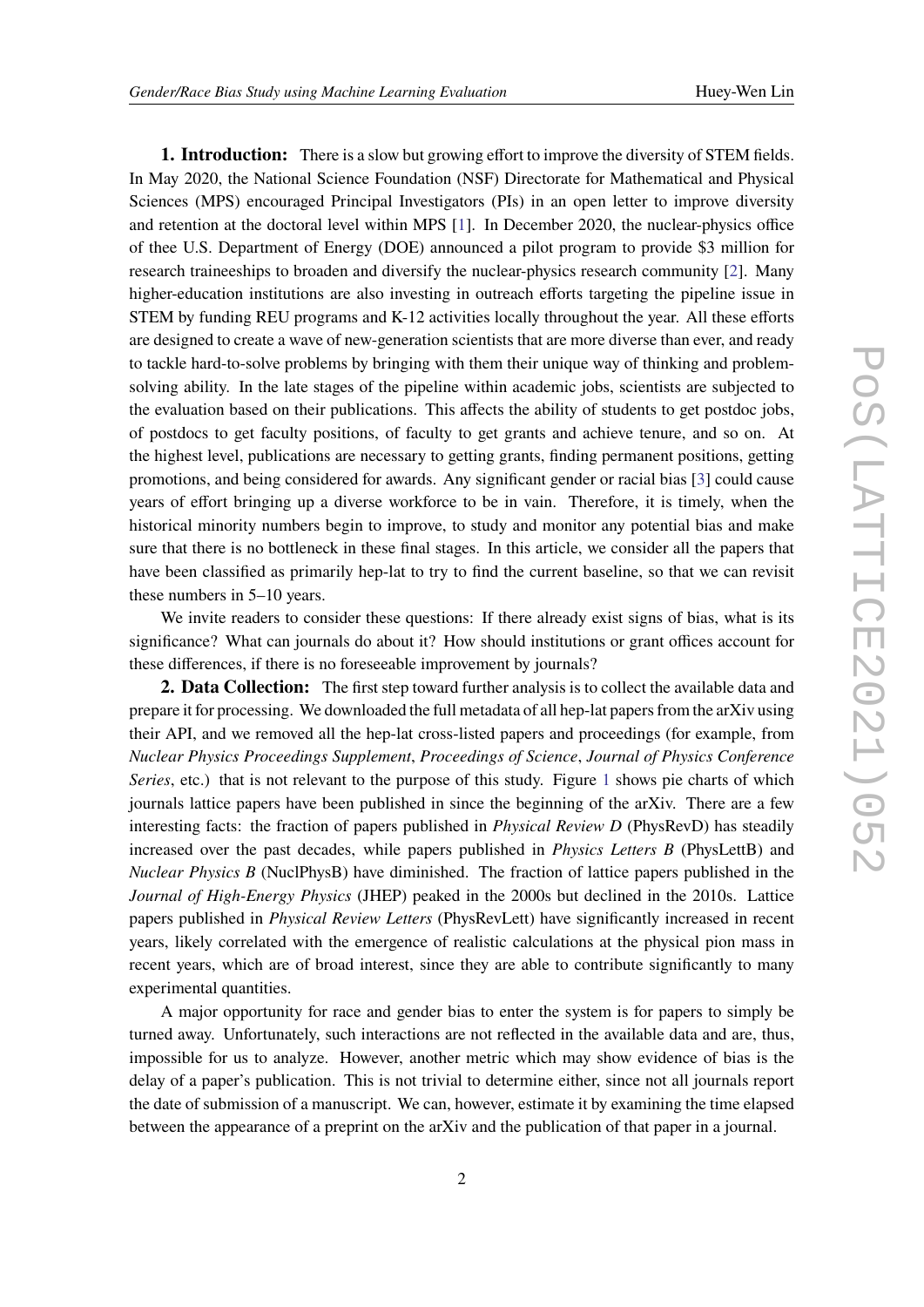<span id="page-2-0"></span>

Figure 1: The non-proceeding lattice publications pie charts (upper-left) since the beginning of the arXiv and (others) divided by decade.

<span id="page-2-1"></span>

**Figure 2:** (left) Histogram of the time in weeks between the arXiv and publication dates of non-proceeding papers in top lattice journals. (right) Box plots for the same data.

Using the arXiv metadata, we extract the DOIs for each publication. By visiting each paper's webpage, we can extract the publication date if it appears on the page. The arXiv date of the paper's preprint is available directly from the metadata, and we use the difference as the time it took for the paper to published. Since each publisher uses a different webpage layout, we write a custom scraper for the top publishers. Unfortunately, this is not always possible with automated tools; IOP swiftly blacklisted our tool, so JHEP publication data is only available after 2007, when it switched to Springer publishing. Figure [2](#page-2-1) shows (left) a histogram as a function of time to publish for the top journals. On the right-hand side, we show box plots (right) of the publication time so that the median and interquartile range is more easily distinguished. We can see that the distribution is quite long-tailed, with a median above 20 weeks for most journals, excepting JHEP (12 weeks) and PLB (16 weeks).

**3. Automatically Assigning Author Ethnicity Using Machine Learning:** In order to determine the ethnicity of each of the thousands of authors in the dataset, we turn to machine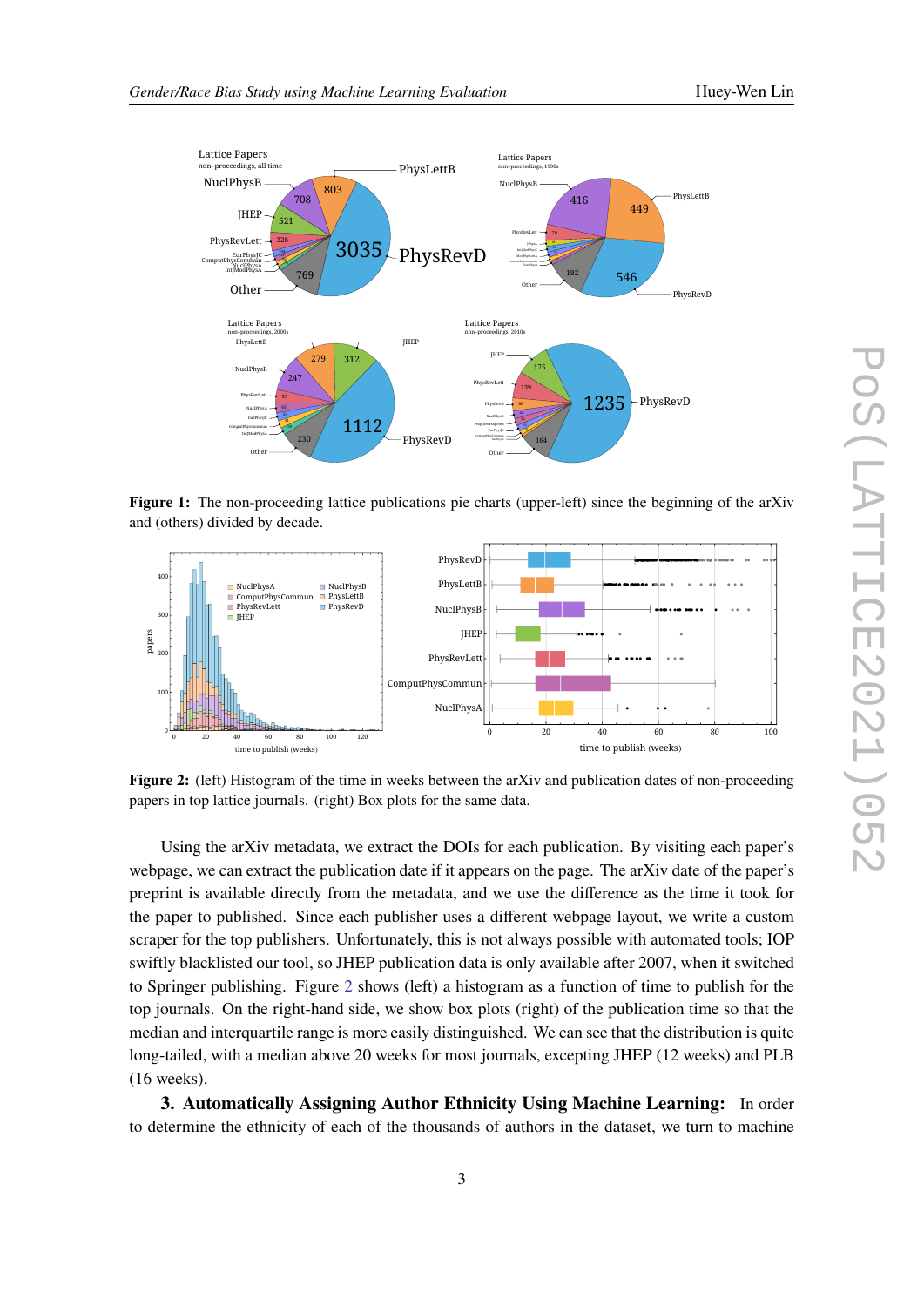learning. By training a neural network (NN) on surnames, we can use machine learning (ML) to automatically assign a predicted ethnicity to each author. We use Jupyter notebooks in Python 3 with NumPy and TensorFlow to perform the NN training; The TensorFlow backend leverages GPU acceleration via NVIDIA's cuDNN deep-neural-network library.

Our first choice of training data is the United States Census surnames dataset, available at <https://www.census.gov/data/developers/data-sets/surnames.html>. This dataset contains 162k surnames of US residents along with a breakdown of the fraction of people with this surname of race categories: "white", "black", "asian/Pacific islander", "American Indian", "mixed race" and "hispanic". The advantage of using this data set is the amount of data it contains and its known high accuracy. Since the US has has many immigrants, the census data should have a high diversity of surnames. In order to focus on categories most likely to yield successful training, we restrict this to the four categories of "white", "black", "Asian" and "hispanic".

We prepare the surnames for input into the DNN by converting each into a vector of reals in the range [0, 1] with uniform length, padded to the left to width 20 by zeros. Each letter is converted according to its position in the alphabet, meaning A  $\rightarrow$  0 and Z  $\rightarrow$  1. The output target for each surname is the fraction of people with that surname belonging to each of the four race categories, so a vector of length 4 constrained to the range  $[0, 1]$ . We create a model using 4 dense layers with widths 200, 64, 32 and 4. The model is trained using a mean-squared loss function and the Adadelta optimizer over 300 epochs.

While using the full data set, we saw the model become trapped in an over-training condition where all surname inputs yielded the same output: "white"; the model had learned that most people in the training set were white and just assumed everybody was. Although this has humorous parallels to our actual society and the problem of racism, it did not yield a particularly useful model for our purposes. We corrected the training set by dividing it according to which race was most common for each surname, then selecting 7k names from each of the four subsets, totalling 28k.

After training on this restricted set, the model yielded results, but with poor accuracy. We decided to reorganize the input data so that the real input corresponded to the frequency of the letter rather than its ordinal position in the alphabet; that is  $E \rightarrow 0$ , followed by T, A, etc. This produced only modest gains.

Next, we expanded the input data such that rather than sharing a single real input, each letter would be represented by a bit in a vector with length covering the alphabet. That is,  $E \rightarrow \{1, 0, \ldots, 0\}$  and  $Z \rightarrow \{0, 0, \ldots, 1\}$ . This increases the dimension of the input to 520, greatly increasing the number of model parameters and resulting in a model approaching usable.

The test data set is the surnames of all lattice-paper authors, sorted by the number of papers written. This model worked reasonably well: it recognised "AOKI", "LIU" and "HASHIMOTO" as "Asian", and "JANSEN", "LEINWEBER" and "HELLER" as "white". However, there were a number of issues: It predicts "LIN" as "white", possibly due to the fact that "-LIN" is a common ending in surnames such as "FRANKLIN"). This model also tagged far more authors in this data as "black" than our field has. This can be understood due to American history; black and white Americans simply share many surnames, and there is a mixture of surnames in the training data. For example, "SMITH" is about 50% white and black according to the census data. These American trends do not well match the demographics of the lattice authors data set.

At this point, we decided to pivot away from the census training set. Rather than attempting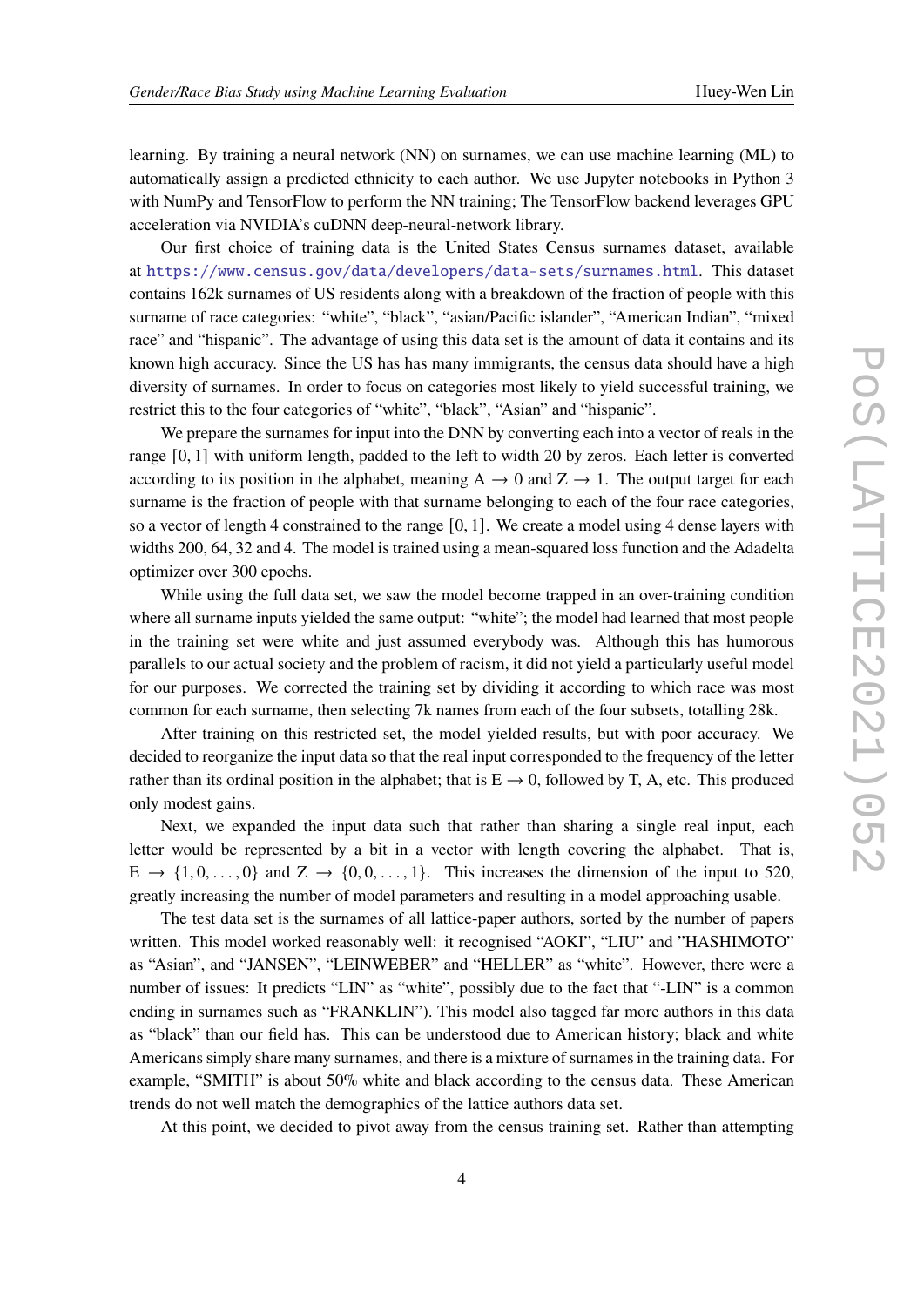to discern race from surnames (it seems likely that including first names would be necessary to even attempt this), we would attempt to identify the ethnic origin of the surnames. By training a network with the most common surnames in a variety of diverse countries, we would be able to better cover the lattice data. The new training data included the most common 1000 surnames from 27 countries: Spain, Mexico, Brazil, Argentina, Italy, France, England, Scotland, Ireland, Germany, Greece, Sweden, Russia, Poland, Hungary, Turkey, Israel, Egypt, Syria, Iran, Pakistan, India, Vietnam, China, Taiwan, Japan and South Korea. The new training set included Unicode characters, unlike the census data, and we decided to retain them, hoping they would be strong indicators of ethnicity. This expanded our alphabet to 42 characters, and the padded length to 21, yielding an input dimension of 882.

We adjusted the model to four layers with widths 1764, 441, 216 and 27, giving the final layer a sigmoid activation to constrain it to  $[0, 1]$ . The output is expected to be a unit vector, but we left it unnormalized. Since the new model is a kind of categorical assignment, we changed the loss function to categorical cross-entropy and the optimizer to Adam, which is expected to converge more smoothly for this kind of model. The new model has 2.4M parameters.

With a few parameters tuning, we got about 3% errors on the overall training. We then have the network to print the top-3 prediction for the country of the last names. Many previously problematic surnames were resolved; it identified "JANSEN" as Swedish, "HELLER" as German, and "LIN" as Taiwanese. The model predicted "LEINWEBER" was French, but German as a second guess. We hand-checked the top-323 surnames, covering all authors with 20 or more lattice papers, and found 77% accuracy at the country level and 92% accuracy discerning white versus Asian surnames. We use the hand-corrected 323 surnames plus the ML-evaluated 2500 remaining surnames in the remainder of this analysis. To simplify the analysis, we broadly categorize authors as either the field-dominating ethnicity, "white", or not; we presently lack the statistics and precision necessary for finer subdivision [\[4\]](#page-8-3).

We first look at the total number of papers published versus the fraction of authors identified as white. The upper-left part of Fig. [3](#page-5-0) shows that  $81\%$  of publications have  $50+\%$  white authors. For comparison, the 2019 climate survey showed "Caucasian/white" to be about 75% of those responding (see Fig. 8 in Ref. [\[4\]](#page-8-3)). We then look into the splits of the data for the top-five latticepaper journals; they are Phys. Rev. D, Phys. Letter B, Nucl. Phys. B, JHEP, and Phys. Rev. Lett. The fraction of publications with majority-white author lists is  $81\%$ ,  $86\%$ ,  $91\%$ ,  $85\%$ ,  $80\%$ , respectively. Once again, none of the above results include those the journal declined to publish.

Figure [4](#page-5-1) shows how time to publication varies as a function of ethnicity distribution. On the left, the box-and-whisker plots show the median and quartiles for author-list compositions binned into four groups. We see that there is an increase of about  $10\%$  in the median for papers with few white authors. On the right-hand side, we bin the groups to the nearest 20%, and plot the median and standard deviation of the time to publication as the black points. We fit this to a linear trend, finding a best fit  $19.4(2) + 2.5(7)(1 - p)$ ; that is, an all-nonwhite authored paper expects to be tied up in the editorial process for 2.5 weeks longer than an all-white author group.

**4. Author Gender Study:** Having had some success with using machine learning on author ethnicity, we attempt to study author gender using machine learning. Prior to beginning this phase, we thought machine learning would work well for this application, at least for Western first names. Many Western languages have grammatical gender that makes names have indicative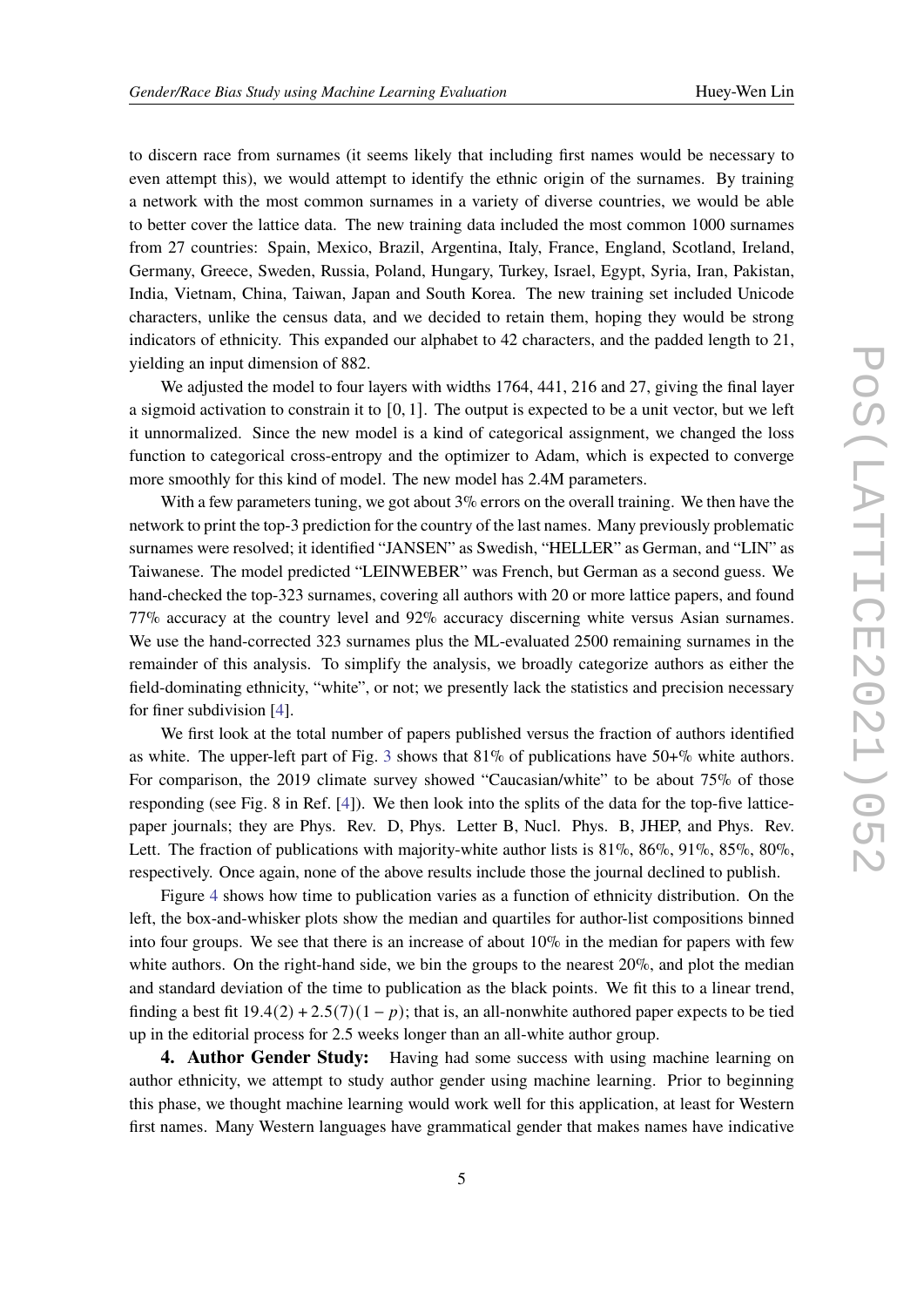<span id="page-5-0"></span>

**Figure 3:** Histograms of the author-list composition for all published papers recorded on arXiv (upper left) and the breakdowns for the top-five journals for lattice publication.

<span id="page-5-1"></span>

**Figure 4:** Time to publication as a function of author ethnicity fraction (left) as box-and-whisker plots and (right) fit to a linear trend. There is evidence that mostly white author lists see faster times to publication.

endings (e.g. the -o/-a rule), and we should be able to train the network to use such features to give us the gender of the authors. In practice, there are many problems. Despite the strong incentive for authors to ensure that they are credited for their work by having their correct full name attached to it, the paper metadata are full of typos, abbreviations and inconsistencies. Thus, a lot of effort is needed to clean up the data set. We use inSpire's unique author identifier, when available, to determine an author's "preferred name". If a preferred name is not available, the "identifier name" is used instead. If no author identifier is present, we fall back on whatever name is printed in the paper name. Since last names are always available, we group names with identical last names and matching initials, checking for variant spellings such as omitted accents or hyphens. We replace all names in the group with a matching preferred (or identifier) name; it is possible that this step introduces error if an author without a unique author identifier has the same initials as another author who has one.

Using the lessons learned from the ethnicity study, we trained a neural network on the most common first names from various countries, and test a random sample of 100 lattice-author names to see how well the network works. The training score achieved 90%, but the network predicts higher female fractions than male, by 30% more. Due to the diverse backgrounds of lattice authors, the network has trouble finding consistent rules across the data set. It is possible that including last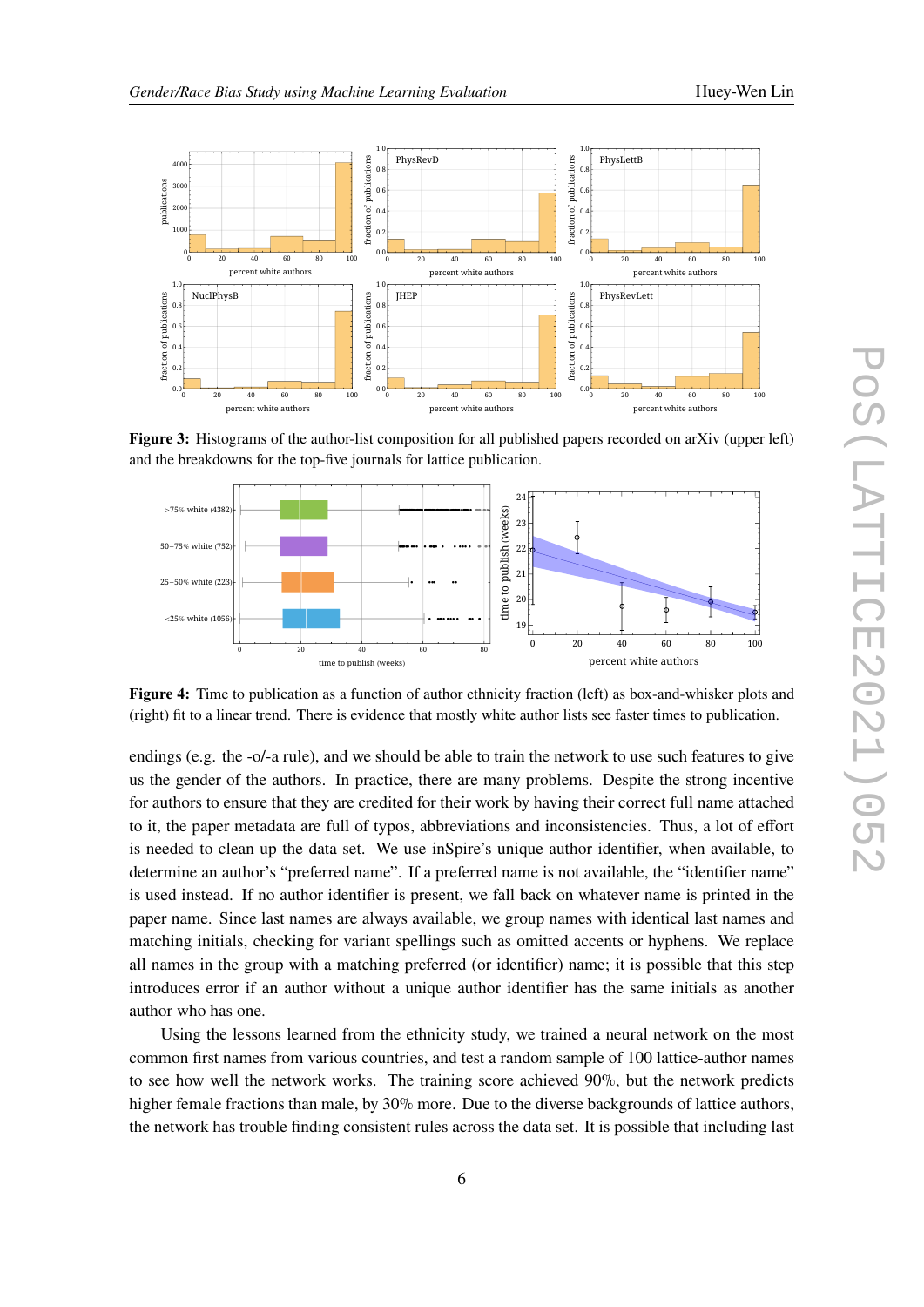<span id="page-6-0"></span>

**Figure 5:** (Left) The fraction of female authors on the lattice papers as function of year. (Right) The log histogram plot of the number of male (blue) and female (yellow) authors as a function of published hep-lat papers for that author. The publication numbers are binned by 5. The number of authors decreases exponentially with number of publications, but the drop in female authors is more steep than male authors.

names, which were a good indicator of ethnicity might help the network correctly identify gender. However, at this stage, we abandon the network in favor of a simpler lookup-table scheme.

With the failure with the machine-learning approach, we still needed an efficient way to resolve 3109 authors in the arXiv and inSpire database using as little human intervention as possible. We took advantage of the past few years of the lattice-conference participant lists (2019–2014) and the plenary-speaker list since 2000. Most lattice authors will have attended a lattice conference during this period, and older papers will have senior authors who will have given a plenary. A database derived from lattice participant lists allowed us to identify 714 authors, leaving 2395 remaining unidentified. To bring the number down, we sorted the remaining authors according to the number of papers authored, taking those with 20 or more papers and making private inquiry to colleagues who personally knew those authors. For the remaining 2153 authors, we created a lookup table from the neural-network training set, resolving a further 1296. The final 862 unresolved authors (most with only initials listed) are simply assumed to be male; these authors had an average of 2 papers, and none had more than 8 papers. We also discarded 12 papers that only list a collaboration.

Using the fully assigned data set, we can study gender differences in paper publication. The left-hand side of Fig. [5](#page-6-0) shows the fraction of female authors in primary hep-lat peer-reviewed published papers as a function of year. There is a slow increasing trend, which is encouraging. On the other hand, extrapolating suggests that it will take another two decades for the women author fraction to match the AIP 2017's 20% of female physics doctorates [\[5\]](#page-8-4). The right-hand side of Fig. [5](#page-6-0) shows a log histogram of male and female authors as a function of the number of publications by that author. It is perhaps not surprising to see that the majority of lattice authors publish fewer than 5 papers. The first bin is likely undergraduate and graduate students who worked briefly in the field, published a few papers for their thesis work, and left the field; there is an 11:1 male to female ratio, which is close to the past female fraction of conference participants [\[6\]](#page-8-5). The most prolific female author has 85 papers, while the top male author has 173. Between these extremes, there is a nearly exponential drop in the number of authors as a function of the number of publications. There appears to be a sharper drop in female publications relative to male, which may reflect the pipeline problem; this is concerning.

We then look at the histogram of papers as a function of the fraction of female authors on each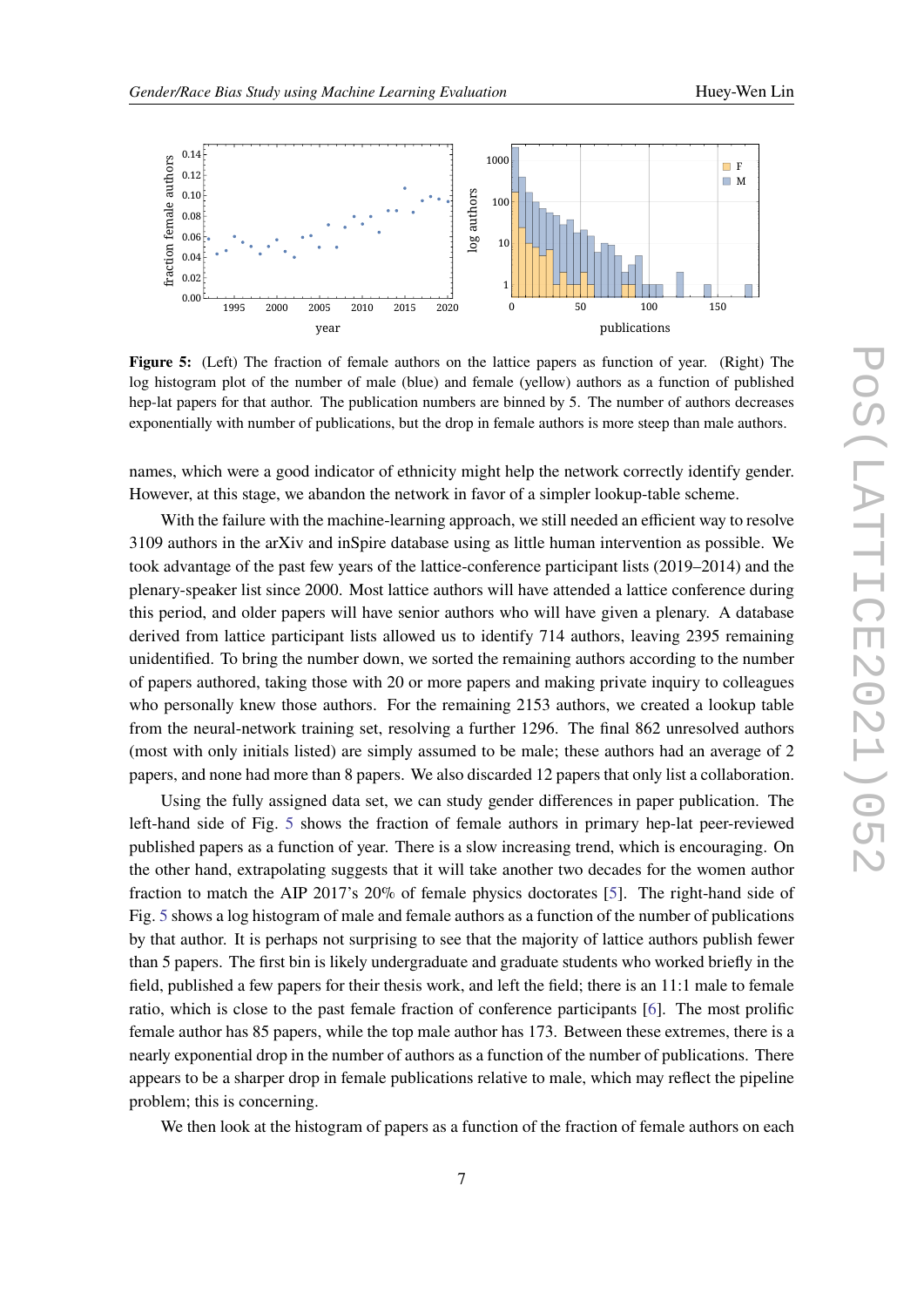<span id="page-7-0"></span>

**Figure 6:** Histograms of the author-list composition for all published papers recorded on arXiv (upper left) and the breakdowns for the top-five journals for lattice publications.

<span id="page-7-1"></span>

**Figure 7:** (Left) Time to publication as a function of author gender fraction. (Right) The list of underthe-iceberg obstacles female scientists often encounter from the documentary film "Picture a Scientist" [\[7\]](#page-8-6)

publication's author list in Fig. [6.](#page-7-0) As expected, most of the lattice papers are published with 5% or fewer female authors. There are small peaks associated with women being 1 in 2 or 3 authors on a paper, but very few papers with more women than men. We further break down the papers from the top journals. There are  $10\%$  or fewer papers with more than  $10\%$  female authors; some journals, such as *Phys. Rev. Lett.* and *Comput. Phys. Commun.*, have never published a lattice paper without a male author on it. Figure [7](#page-7-1) shows how time to publication varies as a function of gender distribution. We bin the groups to the nearest 20%, and plot the median and its standard deviation of the time to publication as the black points. There appears to be an increase in publication time for papers by primarily female authors.

**5. Conclusions:** We studied the hep-lat peer-reviewed published papers, examining ethnicity and gender of authors, and time to publication. We performed analysis for papers published in all journals and also broke out the top-5 journals in terms of number of lattice papers published. We see some evidence of trends in time to publication versus author ethnicity and the fraction of female authors. All these data reflect a period when peer review is a common practice in the